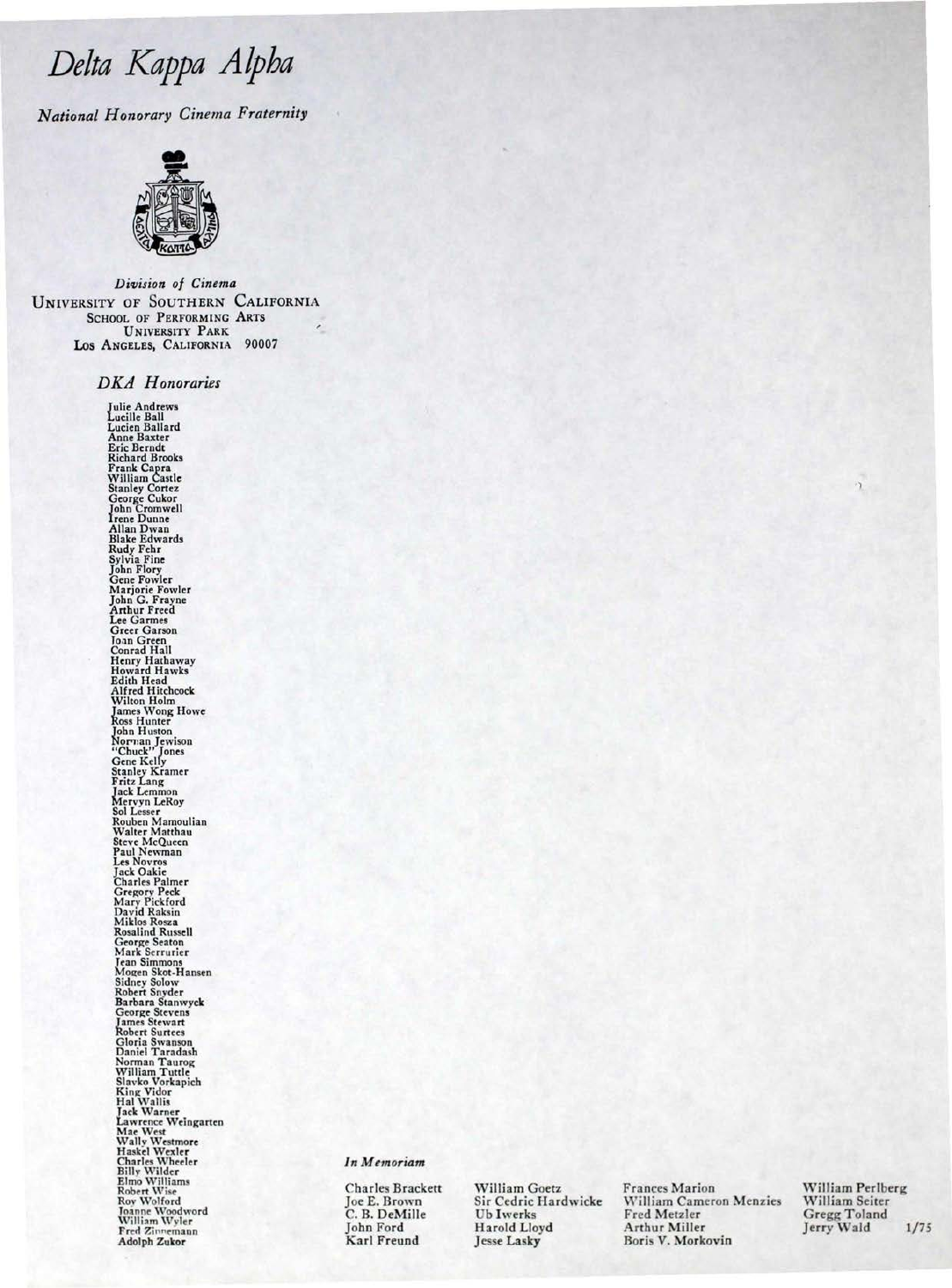

## *National Delta Kappa Alpha*

*Honorary Cinema Fraternity* 

# **37th** ANNIVERSARY HONORARY AWARDS BANQUET

honoring

*Fred Astaire*  and *Stanley Donen* 

November 16, 1975 TOWN and GOWN University of Southern California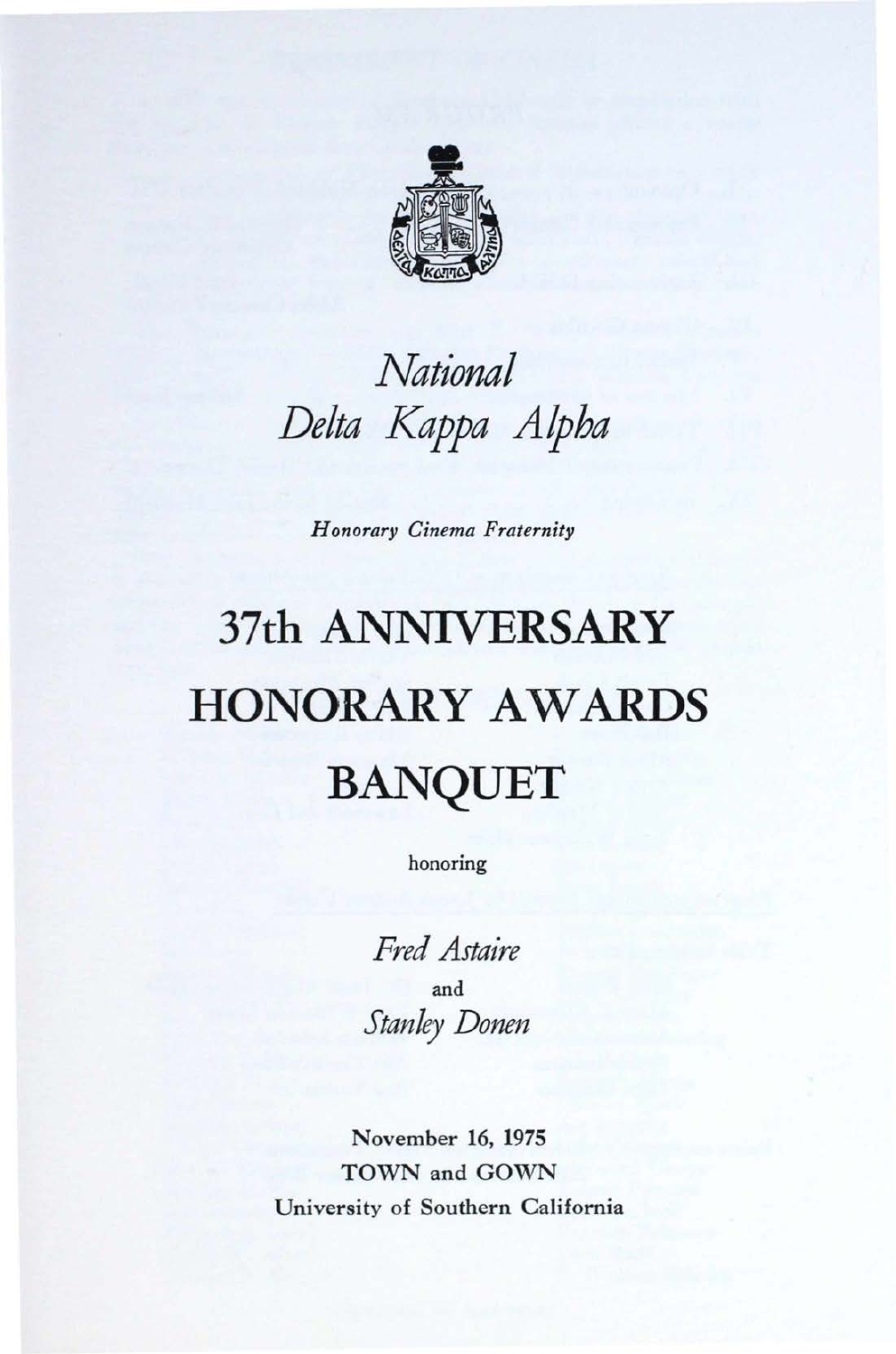#### PROGRAM

|    | I. Opening John Hubbard, President USC                          |  |  |  |  |  |  |  |
|----|-----------------------------------------------------------------|--|--|--|--|--|--|--|
|    | II. Representing Cinema Bernard R. Kantor,<br>Chairman, Cinema  |  |  |  |  |  |  |  |
|    | III. Representing D.K.A. Paul Kozak,<br>Alpha Chapter President |  |  |  |  |  |  |  |
|    | IV. Cinema Circulus                                             |  |  |  |  |  |  |  |
| V. | Special Introductions                                           |  |  |  |  |  |  |  |
|    | VI. Mistress of Ceremonies Shirley Jones                        |  |  |  |  |  |  |  |
|    | VII. Tribue to Honorary Members of DKA                          |  |  |  |  |  |  |  |
|    | 7III. Presentation of Honorees, Fred Astaire and Stanley Donen  |  |  |  |  |  |  |  |
|    | IX. In Closing Shirley Jones, John Hubbard                      |  |  |  |  |  |  |  |

#### Banquet Committee of USC Friends and Alumni

Sybil Brand Cyd Charisse Petula Clark George Cukor **Bob Fosse** Mona Kantor Arthur Knight Walter Matthau Tichi Wilkerson Miles

Ann Miller Yvette Mimieux **Stanley Musgrove Jane Powell** Gloria Romanoff Margaret Schaefer and Lawrence and Eliot

#### Program written and directed by Joseph Andrew Casper

#### Table Subscriptions:

J

Sybil Brand Mary E. Cummings Samuel Goldwyn, Jr. Ernest Lehman Gene Lemmon

Dr. Jessie Marmonston, M.D. Tichi Wilkerson Miles William Sabados 20th Century Fox **Bud Yorkin** 

Prints courtesy of: Metro Goldywn Mayer, Paramount 20th Century Fox and Warner Bros.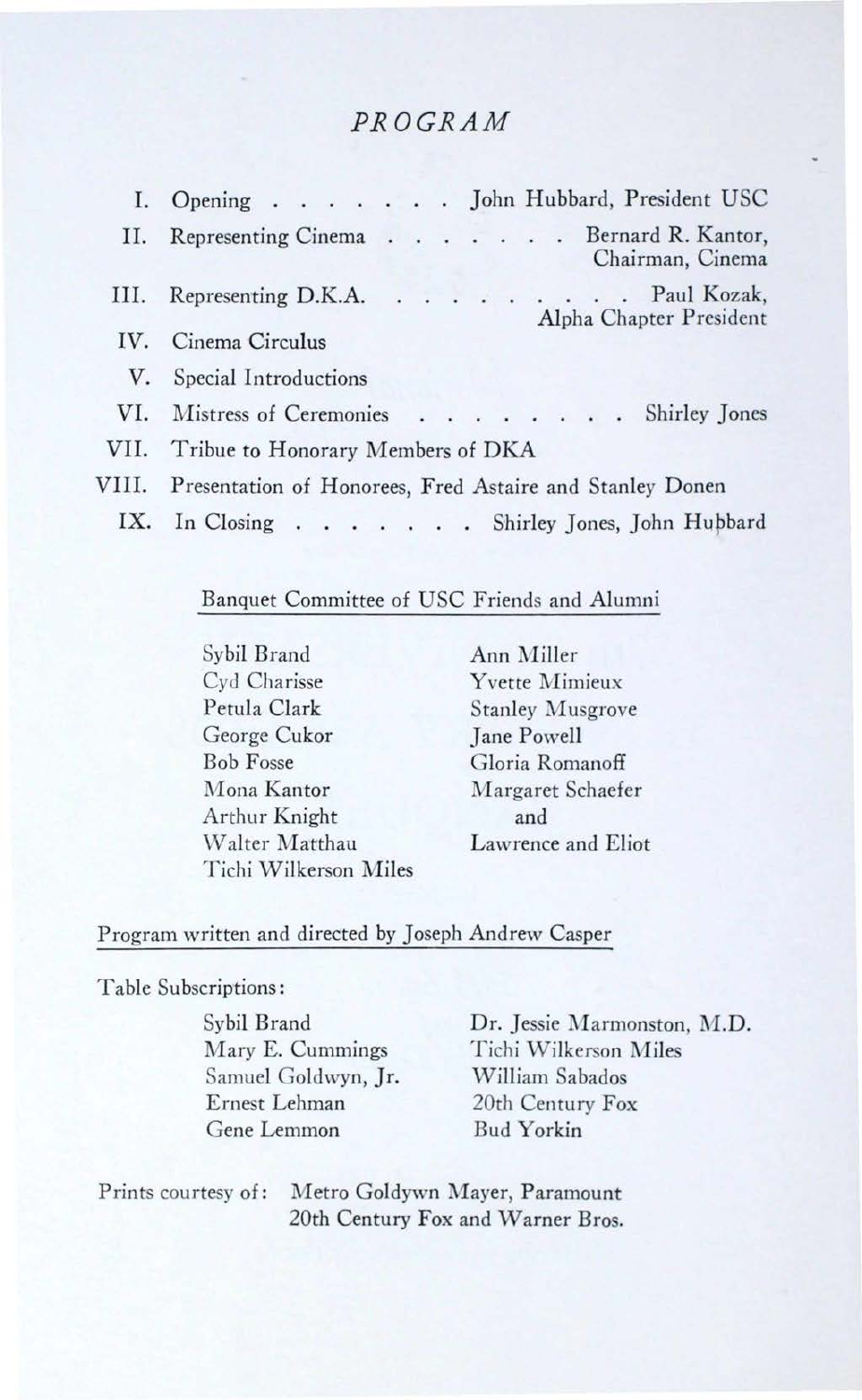#### *DEPARTMENT OF CINEMA*

In 1929, the University of Southern California in cooperation with the Academy of Motion Picture Arts and Sciences offered a course described in the Liberal Arts Catalogue as:

> *Introduction of Photoplay:* A general introduction to a study of the motion picture art and industry; its mechancial foundation and history; the silent photoplay and the photoplay with sound and voice; the scenario; the actor's art; pictorial effects; commercial requirements; principles of criticism; ethical and educational features; lectures; class discussions, assigned readings and reports.

The Dean and instructor was Karl T. Waugh. Special lecturers listed in the catalogue included Douglas Fairbanks, J. Stuart Blackton, Ernst Lubitsch, Irving Thalberg, Clara Beranger, William Cameron Menzies, Edwin Schallert, and William C. De Mille.

In 1932 the Department was the first in the United States to offer the Bachelor of Art's degree with a major in Cinema. In 1935 the Department was the first to offer the Master of Art's degree with a major in Cinema, was the first department to offer the Ph.D. in Communications with a major in Cinema in 1958, and was the first department to offer the M.S. in Film Education in 1971.

The Department of Cinema of the University of Southern California is the oldest and the largest in the United States. The University has received two Academy Awards, has had 320 films shown at Endinburgh, and has won eight Screen Producers Guild Awards and numerous other awards from festivals both here and abroad, averaging over 150 awards eaCh year.

#### *CINEMA DEPARTMENT STAFF*

Morrie Abrams William H. Allen Irwin R. Blacker Marty Blake Paul Boris Charles Bloch Joseph Casper Robert Churchill Gene Coe Jarvis Couillard Lin Dunn Robert Ebinger Blake Edwards Ken Evans Nuri Ertuck Herbert E. Farmer William Froug Jack Garfein Sheridan Gibney Trevor Greenwood Bernard Gruver Richard Harber Ross Hunter Richard B. Jewel David W. Johnson Bernard R. Kantor

Stephen Karpf Robert Kaufman Ed ward Kaufman Arthur Knight Anne Kramer Don Kranze Sol Lesser Jerry Lewis Leonard Lipton Stephen Longstreet Jack Mahoney Russell McGregor Jerry McGuire Arthur Mayer Margaret Mehring John Milius Kenneth Miura Edward Mask Art Murphy Lester Novros Sherwood Omens Eugene Petersen Mike Rachmil Kenneth Robinson Leon Roth Z. William Sabados

*(Continued on next page)*